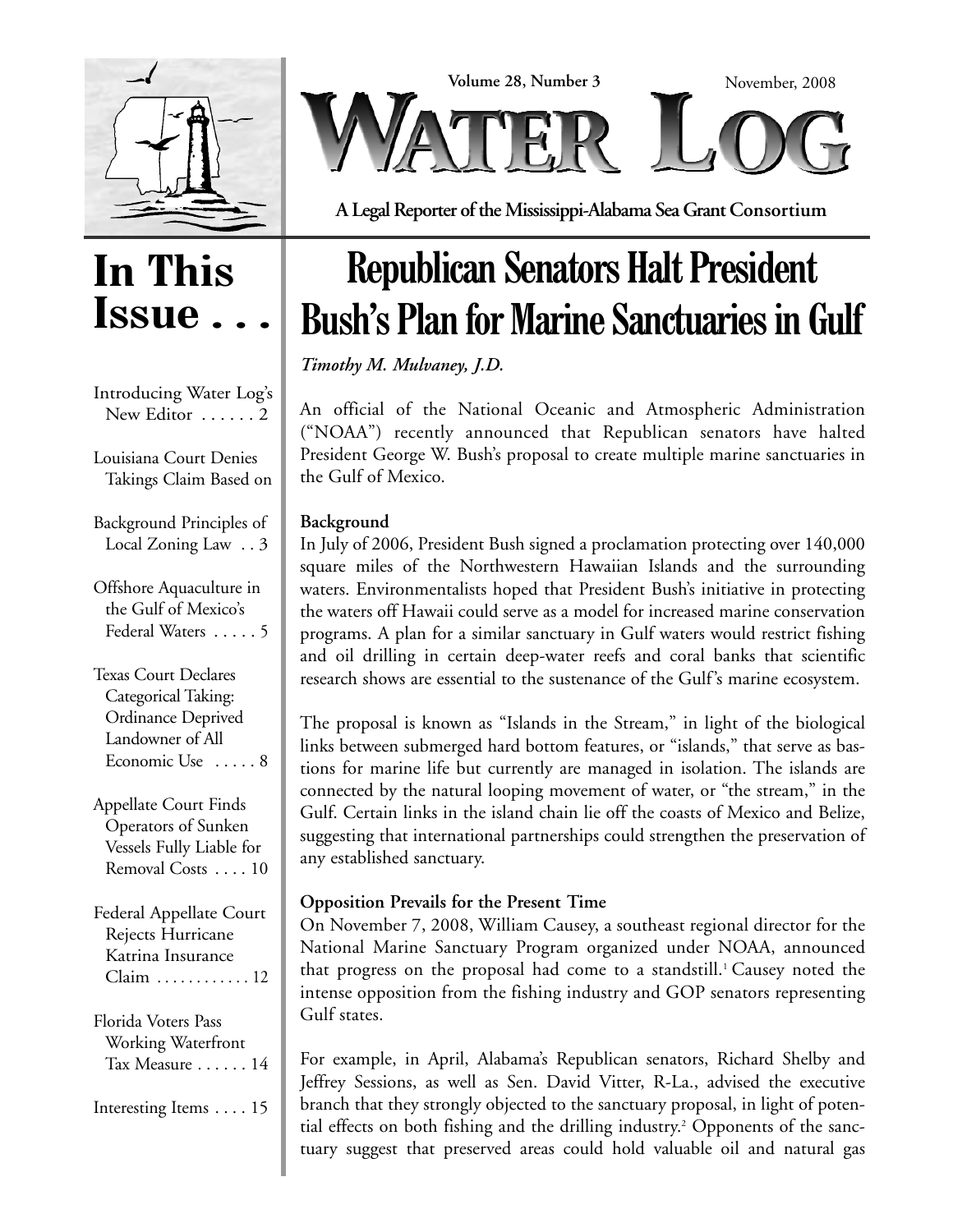reserves. Sen. Vitter has asserted that he would oppose any similar sanctuary proposal by any future administration.

*Photograph of coral reef courtesy of (c) Wolcott Henry 2005/Marine Photobank.*



Causey stressed that the protected areas would be small and the measures would result in little or no change in existing fishing and extraction practices, particularly in light of some prohibitions already in place.3

It remains to be seen whether the administration of President-Elect Barack Obama will renew a marine sanctuary proposal in an effort to preserve the ecology of the Gulf amidst strong opposition from commercial industries.

### **Endnotes:**

- 1. *See* Cain Burdeau, "GOP Senators Ice Bush's Marine Sanctuaries in Gulf," A.P., found in, e.g., San Francisco Chronicle, A4, November 8, 2008.
- 2. *Id.*

3. *Id.*

# **Introducing Tim Mulvaney, the new editor of WATER LOG**

As the new editor of *Water Log*, I am honored to assist in producing this publication that has been serving the Gulf Coast and beyond for twenty-eight years. This edition, we welcome several law student authors, including Juliane Morris and Jonathan Proctor of the University of Mississippi School of Law and Moses Dewitt of Florida State University School of Law.



In 2009, we plan to launch "The Water Log Blog," with a variety of interactive features. To take advantage of these new features, please send your email address to our Web Specialist, Waurene Roberson, at waurene@olemiss.edu.

Further, if you have content or format suggestions, or know of law students interested in writing for *Water Log* over the winter recess, please contact me at tmulvane@olemiss.edu. I look forward to hearing from you.

Best,

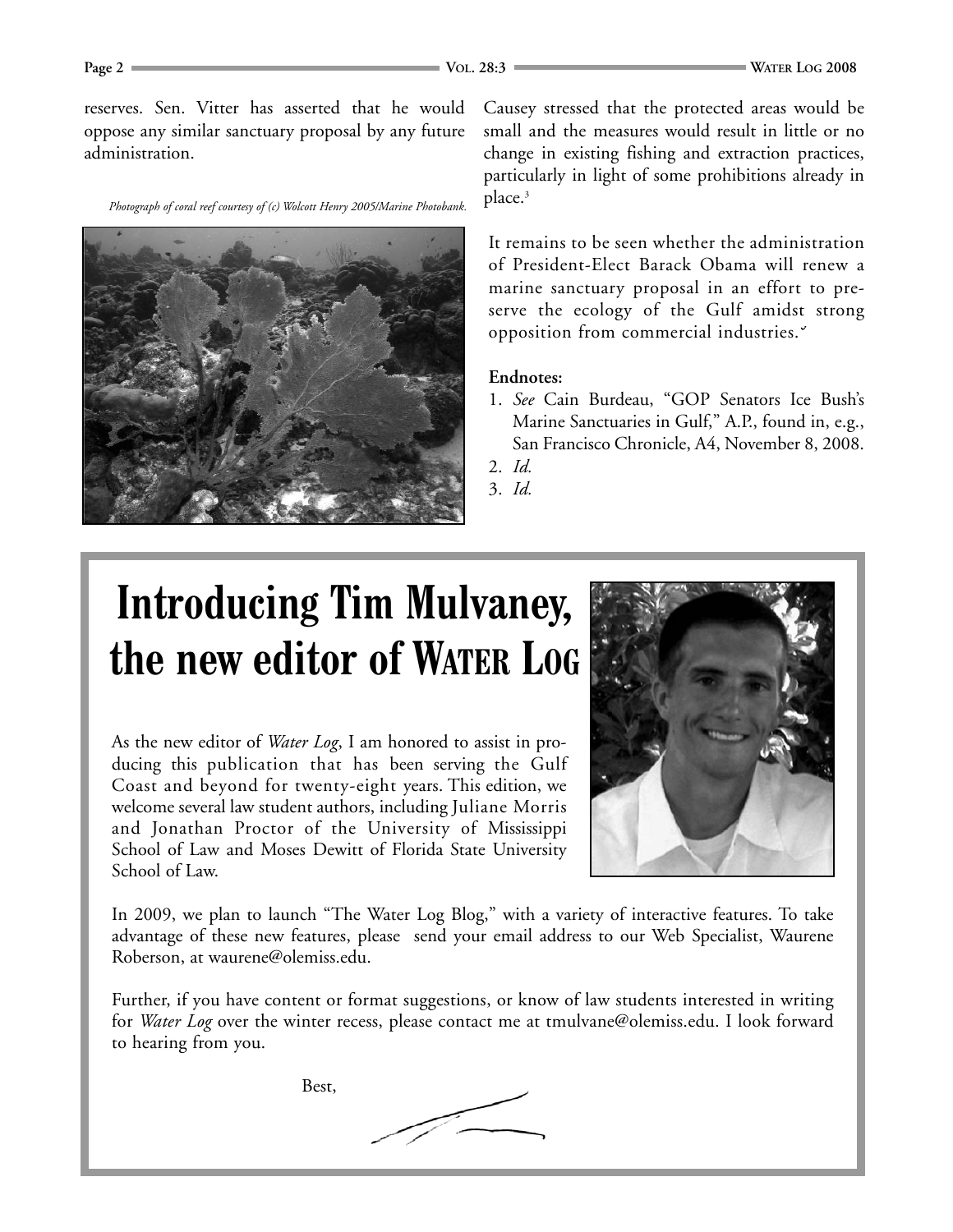### **Louisiana Court Denies Takings Claim Based on Background Principles of Local Zoning Law**

*East First Street, L.L.C. v. Bd. of Adjustments,* 2008 WL 2567080 (La. App., June 6, 2008).

### *Timothy M. Mulvaney, J.D.*

*(with research assistance from Moses Dewitt, 2010 J.D. Candidate, Florida State University College of Law)*

In an unpublished opinion, a Louisiana appellate court upheld a trial court ruling rejecting a constitutional takings claim based on a city's refusal to rezone property from residential to commercial use, holding that the zoning in place at the time Plaintiff acquired the property represented a "background principle" of state property law that barred the claim.

### **Background**

In 1979, the City Council of Thibodaux, Louisiana ("City") rezoned the relevant five adjoining tracts of land for residential use. However, a grandfather clause in the zoning ordinance allowed the landowner to continue utilizing the property for commercial purposes. Plaintiff, East First Street, LLC, purchased the property after 1979.

Plaintiff petitioned the City to rezone the area above the existing commercial establishments on these tracts from residential to commercial use. The City agreed with the recommendation of its planning board in denying Plaintiff's petition to rezone.

The property owner challenged the City's decision in district court, alleging that the City acted arbitrarily and capriciously in refusing to rezone the property as requested. In the alternative, Plaintiff alleged that the regulation, or zoning scheme, constituted an inverse, or regulatory taking, of its property by substantially reducing its value.

### **District Court Affirms City's Decision**

At trial, the City presented witnesses who testified as to their reasons for voting against the rezoning request, which included the character of the surrounding area, compliance with the zoning master plan, avoidance of spot zoning, the potential for more-conforming commercial uses, and the precedent of other rezoning requests. Plaintiff alleged that the decision bore no relation to health, safety or welfare, and that the City rejected the rezoning proposal merely based upon nearby residents' speculation.

Generally affording deference to local zoning entities, Louisiana's judiciary has defined "arbitrary and capricious" as acting in a "willful and unreasoning manner, absent consideration and in disregard of facts and circumstances of the case."<sup>1</sup> The courts have held, "[W]hen there is room for two opinions, action is not arbitrary or capricious when exercised honestly and upon due consideration, even though it may be believed that an erroneous conclusion has been reached."2

The district court held that Plaintiff did not meet its burden of proving by a preponderance of the evidence that the City acted arbitrarily and capriciously in its zoning decision.3 The court also rejected Plaintiff's allegation that it should be compensated for damages to the value of its property, in light of the fact that Plaintiff purchased the property after the 1979 rezoning. Plaintiff appealed these rulings.

### **Ruling Affirmed on Appeal**

The appellate court upheld the district court's decision with respect to the rezoning decision. The court held that the City acted in good faith and that the district court did not err in concluding that the Plaintiff failed to meet its burden of proof.

The court spent considerably more time addressing Plaintiff's claim of an unconstitutional taking. In accord with the United States Supreme Court's decision in *Palazzolo v. Rhode Island,*<sup>4</sup> the court stated that acquisition of title after the effective date of the regulation does not bar, in and of itself, a takings claim. In *Palazzolo*, the nation's high court explained that post-enactment transfer of title does not absolve the State from defending its land use regulations. To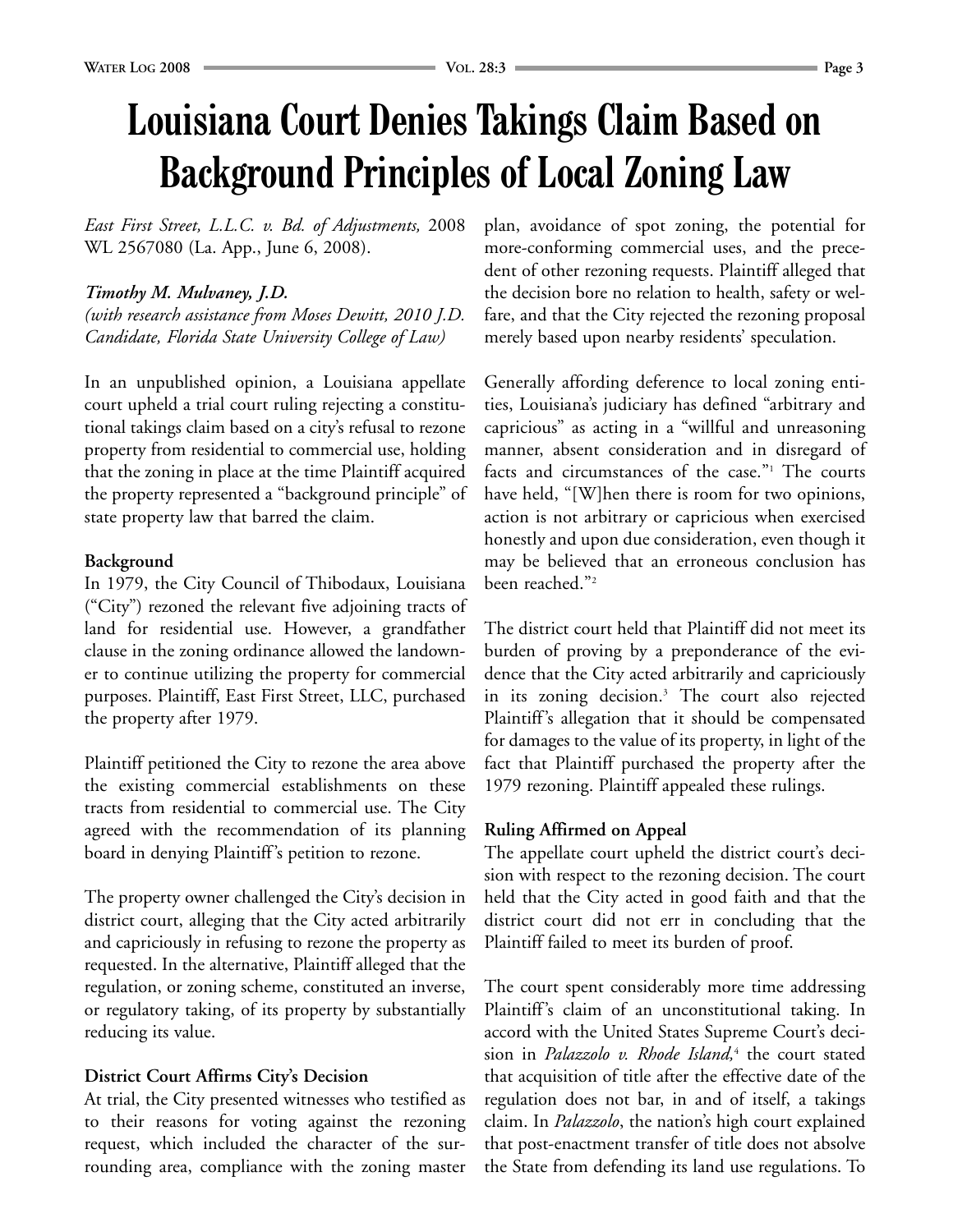hold otherwise, the court asserted, a newly regulated landowner could not transfer the interest she recently purchased, which includes the right to challenge unreasonable restrictions on land without the provision of just compensation.

Here, Plaintiff presumed that the residential use restriction was not applicable to the property at the time of purchase because commercial activities had continued on the land for thirty-five years since the adoption of the zoning ordinance. When the City advised Plaintiff that it would be enforcing the residential use restriction, the court held that the Plaintiff had the right to challenge the regulation as applied to his property. Therefore, the court found the takings issue ripe for review.

The appellate court went on to explain that, under Louisiana law, private property "shall not be taken *or damaged* by the state or its political subdivisions except for public purposes and with just compensation paid."5 However, the United States Supreme Court has indicated that this right to just compensation is not absolute. This court acknowledged that in *Lucas v. South Carolina Coastal Council,*<sup>6</sup> the nation's high court held that regulation cannot prohibit all economically beneficial use of land without compensation, *unless* the restrictions were never part of the landowner's title to begin with in light of background principles of state property law.<sup>7</sup>

The Louisiana Supreme Court has found that valid zoning and land use regulations properly enacted under the state's police power may constitute "background principles" of Louisiana law.8 Therefore, the appellate court ruled that the valid zoning scheme in place since 1979 constituted a "background principle" that is a defense to Plaintiff's damage claims under Louisiana's takings law.

Among other peculiarities in the decision, the court did not explain its application of *Lucas* in light of the fact that some commercial activity continued on the property, whereby the denial of the rezoning request surely did not prohibit all economic beneficial use of the land. When there remains some value in the land after regulation, takings jurisprudence ordinarily has relied upon

the balancing test set forth in the United States Supreme Court's decision in *Penn Central Transportation, Co., et al., v. New York City, et al.*<sup>9</sup> to determine whether the government action unreasonably interferes with a landowner's use and enjoyment of property.

### **Endnotes:**

- 1. *See East First Street, L.L.C. v. Bd. of Adjustments,* 2008 WL 2567080, \*1 (La. App., June 6, 2008) (quoting Four States Realty Co., Inc. v. City of Baton Rouge, 309 So.2d 659, 664 (La. 1974)).
- 2. *Id.*
- 3. *Id.*
- 4. 533 U.S. 606, 632 (2001).
- 5. *East First Street, L.L.C.,* 2008 WL 2567080, at \*4 (citing La. Const. Art. I, § 4 (emphasis added)).
- 6. 505 U.S. 1003 (1992).
- 7. *See id.* at 1029.
- 8. *East First Street, L.L.C.,* 2008 WL 2567080, at \*4 (citing Avenal v. State, 886 So.2d 1085, 1107 n. 28 (2004)).
- 9. 438 U.S. 104 (1978).

*Thibodaux zoning map courtesy of the City of Thibodaux.*

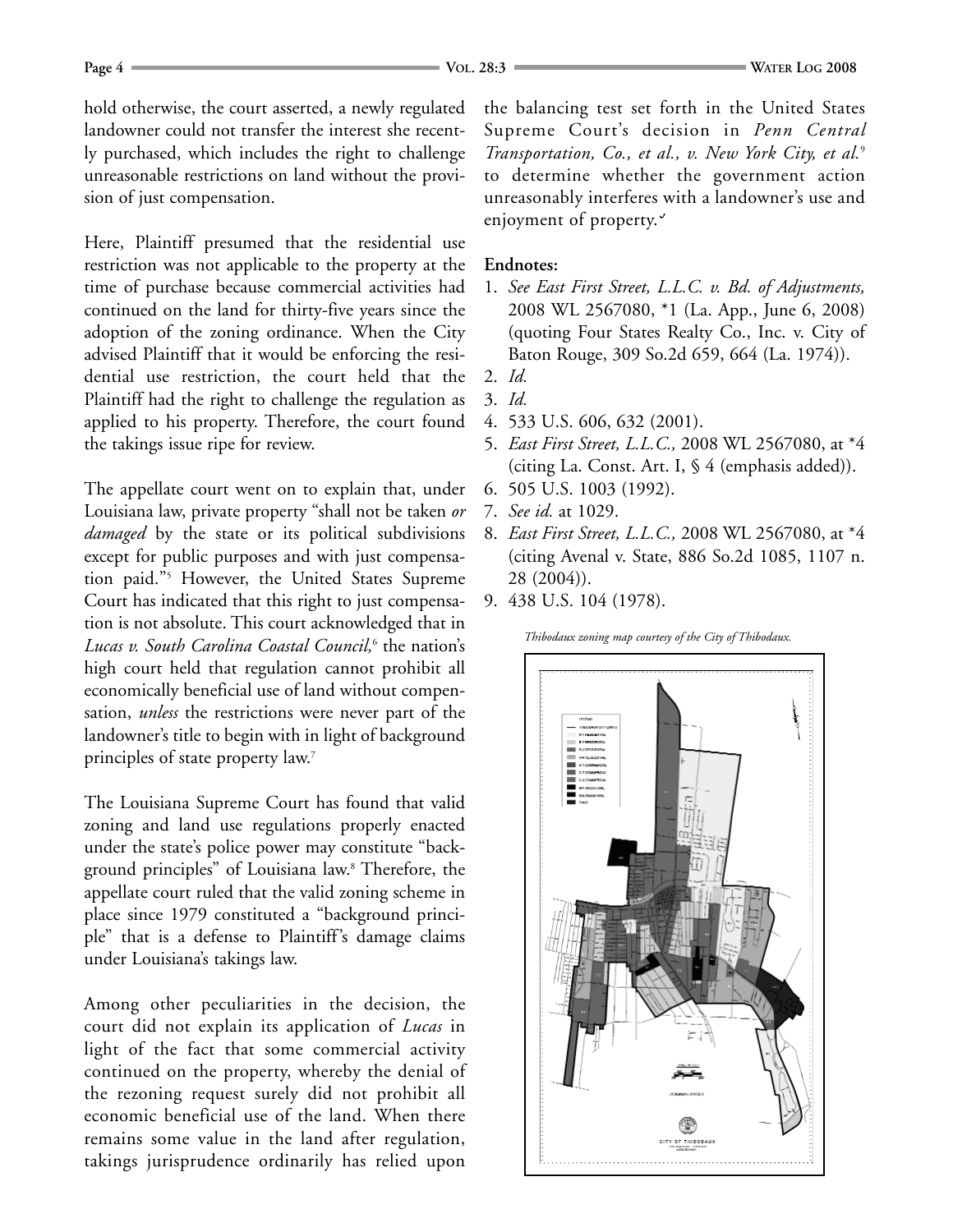# **Offshore Aquaculture in the Gulf of Mexico's Federal Waters**



**The Offshore Aquaculture Fishery Management Plan** The proposal calls for the commercial rearing and harvesting of fish in federally managed waters in the Gulf of Mexico, beginning where state jurisdiction ends and extending up to 200 miles offshore, an area known as the Exclusive Economic Zone ("EEZ").<sup>13</sup> By proposing requiring NOAA permits to participate in aquaculture offshore only after public comment periods, the Council hopes to minimize interference with other fishing operations and recreational boating.<sup>14</sup>

Increasing the optimum yield ("OY") of fish from the aquaculture is of vital importance to the FMP. The OY must take several factors into account, such as potential overfishing, recreational opportunities, and protecting ecosystems surrounding the aquacultures.15 The OY must not exceed the maximum sustainable yield ("MSY"), or "the fishery's ability to replace removals through natural growth or replenishment."16 By balancing these yields, the domestic harvest can increase while maintaining a sustainable aquaculture population.

### **Environmental Impact**

Under the proposal, all permits must identify, among other information, the species and expected harvest amounts in the FMP.<sup>17</sup> The Council contends that the increased water currents well offshore will mitigate the environmental impact of permitted aquaculture.18

### *Jonathan Proctor, 2010 J.D. Candidate, University of Mississippi School of Law*

On October 27, 2008, the Gulf of Mexico Fishery Management Council ("Gulf Council") held its final public hearing concerning a proposal for the issuance of permits for offshore fishery aquaculture in the federal waters of the Gulf of Mexico. As this article went to press, a final decision from the Council on the proposal appeared imminent.

### **Background**

Aquaculture is a controlled means of cultivating fish, often through the use of nets and cages.<sup>1</sup> The National Oceanic and Atmospheric Administration ("NOAA") has been involved in controlled seafood stocks since the late 1800s.2 However, NOAA's involvement with aquaculture generally has been limited to shellfish, algae cultures, and feeds.3 The need to mitigate the nation's dependence on seafood imports has been a driving factor in NOAA's decision to establish offshore aquaculture for additional fish species.

Almost 80 percent of seafood sold in the U.S. is imported $4$  and  $40$  percent of those imports are farmed.<sup>5</sup> Additionally, the average American's yearly seafood consumption rose from 12.5 lbs to 16.5 lbs from 1980 to 2005.<sup>6</sup> Projections regarding future demand and population growth in the U.S. estimate that the "seafood gap," or the difference between domestic production and imports, will be between two and four million tons in 2025.<sup>7</sup>

Overseen by NOAA, the Gulf Council is one of eight regional fishery management councils authorized to make recommendations regarding the regulation of fisheries in the Gulf of Mexico in accord with the Magnuson-Stevens Fishery Conservation Management Act ("Magnuson Act").<sup>8</sup> By enacting the Magnuson Act, Congress sought to establish a federal program to "realize the full potential of the Nation's fishery resources."9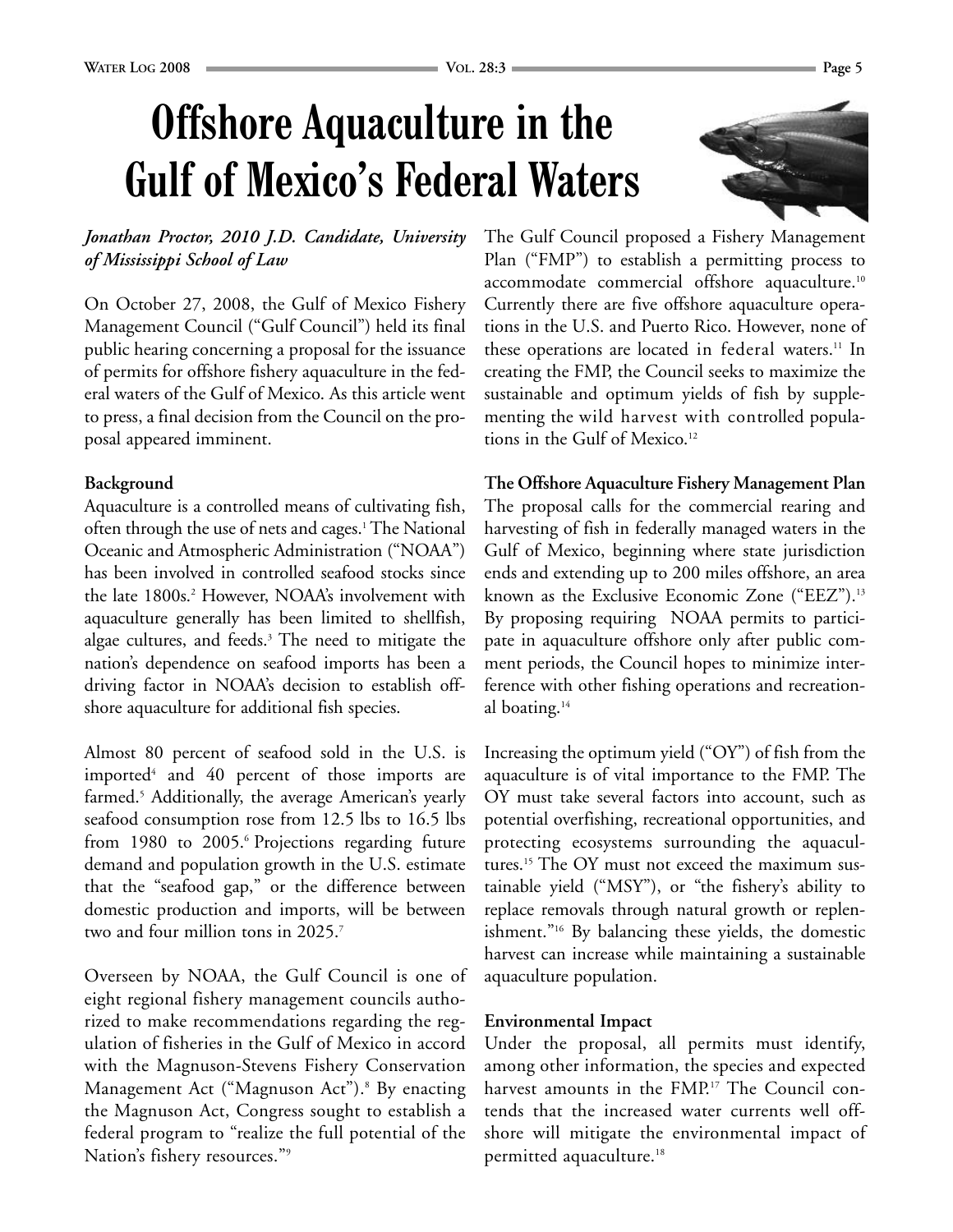#### *Aquaculture, from page 5*

In its Environmental Impact Statement ("EIS"), NOAA detailed many environmental concerns raised by interested parties, and addressed possible solutions for ensuring that the FMP will not have an adverse effect on the ecosystems surrounding proposed aquaculture operations.

Despite the EIS, however, there are environmental concerns associated with such a relatively large population of fish limited to a confined space. Fish waste, large amounts of uneaten food, and any pesticides or biologics could contaminate the seafloor and the surrounding ecosystem.<sup>19</sup> Furthermore, with an elevated population density, the risk that the fish within the aquaculture pens could spread disease and parasites to wild species increases.<sup>20</sup> To address these concerns, the Council's proposal would require aquaculture operators to report findings of pathogens, instances of major escapes, and interactions with endangered species.<sup>21</sup>

Another environmental concern involves the risk that aquaculture fish, though contained by cages or nets, could escape and mix with the wild population where they may mate and compete for food. Further, due to their limited breeding stock, the aquaculture fish may produce genetically inferior offspring, affecting both the health of the wild species and the amount/quality available to commercial and recreational fishermen

in the event of an escape.<sup>22</sup> In order to minimize this risk, the EIS suggests using fish that are genetically similar to the wild populations, possibly by using eggs or juveniles from the wild broodstock.<sup>23</sup>

### **Economic Impact**

By moving forward with offshore aquaculture, the U.S. may be able to reduce its dependence on imported seafood, which is evidenced by the nation's seafood trade deficit of \$9.1 billion.<sup>24</sup> Considering that aquaculture is the fastest growing method of food production in the world, NOAA asserts there is a need for the nation to have an aquaculture program to prevent falling further behind in seafood trade.<sup>25</sup>

A precise assessment of the FMP's economic impact on Gulf Coast communities is difficult to compute, due to the fact that the large-scale aquaculture companies that could develop as a result of the FMP currently are not in operation.<sup>26</sup> However, the potential for a reduction in the nation's dependence on seafood imports is predicted to benefit consumers through a reduction in prices.

The seemingly apparent economic value of aquacultures is not without potential difficulties. In several

*Photograph of Gulf aquadome courtesy of NMFS/NOAA.*

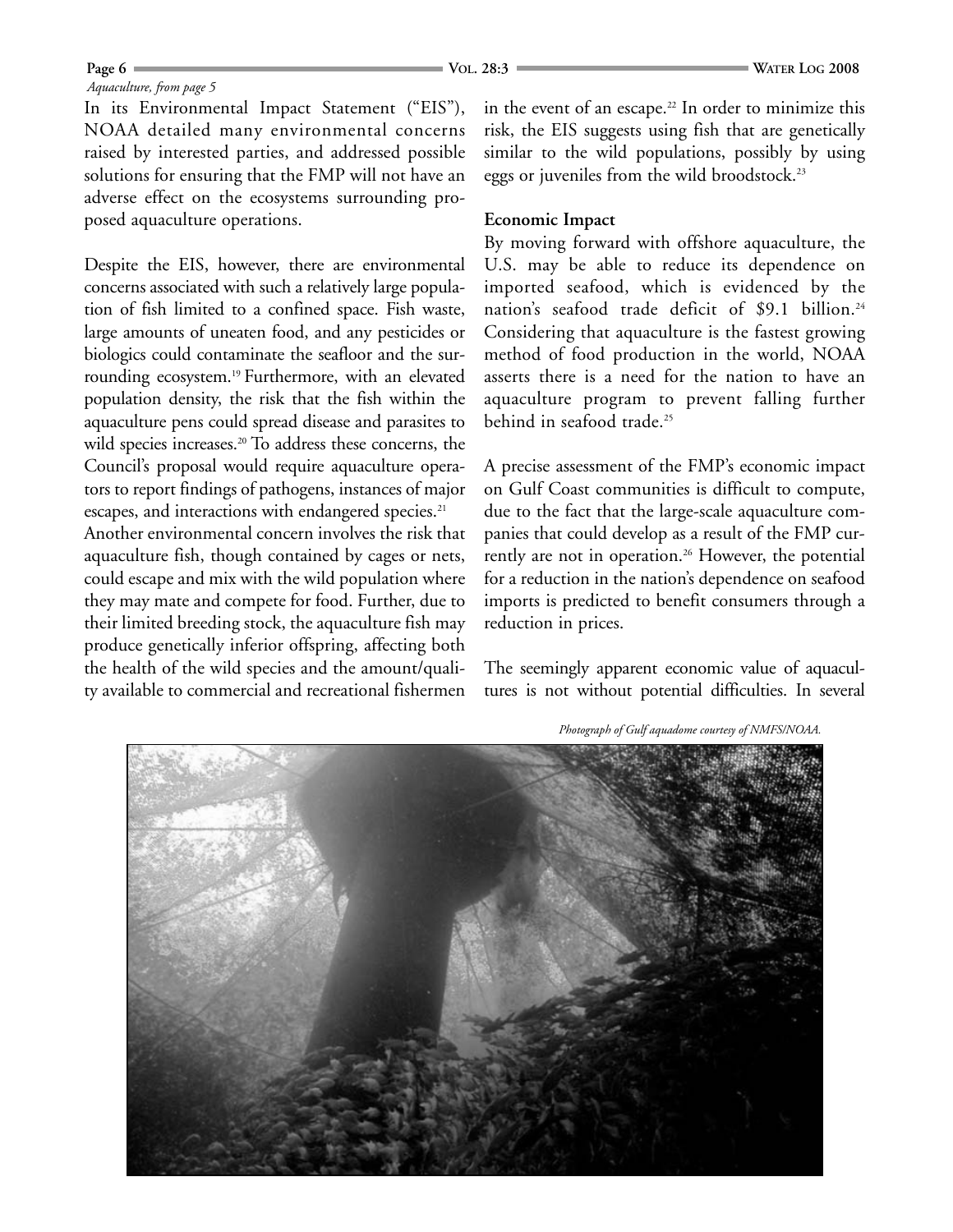instances, the commercial harvesting of fish via aquaculture in other countries has decreased net profits, and caused many local fishing fleets to go out of business.<sup>27</sup>

Despite the negative local economic impacts of aquaculture abroad, a Mississippi State University study concluded that such offshore harvesting in the Gulf would be economically beneficial to fishing communities, as the proposal may result in job growth, higher revenues, and increased supply.28 The study shows an expected increase in labor income of \$2.17 millionand a projected overall economic gain of \$6.84 million.29

### **Conclusion**

By expanding the means and scope of domestic fish production, NOAA envisions a more self-sufficient U.S. seafood supply. However, the proposal raises questions about aquaculture's impacts on offshore ecosystems and the local and national economy.

The EIS provides measures designed to mitigate a number of environmental concerns, but close monitoring of such large-scale operations will be necessary to ensure compliance. Through proper implementation, the Council suggests that aquaculture can provide numerous economic benefits to consumers and businesses alike without causing undue environmental harm.

#### **Endnotes:**

- 1. *See* Gulf of Mexico Fishery Management Council, "Fishery Management Plan for Managing Offshore Aquaculture: Frequently Asked Questions" (hereafter "FAQ"), Gulf Fishery News 2, August-September 2008.
- 2. *See* U.S. Department of Commerce, NOAA, National Marine Fisheries Service, "NOAA 10- Year Plan for Marine Aquaculture," October 2007, at 8, *available at* http://aquaculture.noaa. gov/pdf/finalnoaa10yrrweb.pdf.
- 3. *Id*.
- 4. *See* Gulf of Mexico Fishery Management Council, "Fishery Management Plan for Regulating Offshore Marine Aquaculture in the Gulf of Mexico" (hereafter "FMP"), September 2008, at 12.
- 5. *See* NOAA Aquaculture Program, "Quick Stats on Aquaculture," March 12, 2007, *available at*

http://aquaculture.noaa.gov/pdf/15\_aq\_statistics.pdf.

- 6. National Marine Fisheries Service Office of Science and Technology, "Fisheries of the United States, 2006," Elizabeth S. Pritchard, ed., July 2007 at 74, *available* at http://www.st.nmfs. noaa.gov/st1/fus/fus06/fus\_2006.pdf.
- 7. NOAA Aquaculture Program, "Quick Stats on Aquaculture," *supra* note 5.
- 8. 16 U.S.C. § 1852(a)(1)(E) (2007).
- 9. *Id.* § 1801(a)(6).
- 10. *See* Gulf of Mexico Fishery Management Council, FAQ, *supra* note 1, at 2.
- 11. *See* Gulf of Mexico Fishery Management Council, FMP, *supra* note 4, at 17.
- 12. *Id*. at 9.
- 13. *Id.*
- 14. *Id*.
- 15. *Id.* at 20.
- 16. *Id*.
- 17. 50 C.F.R. 600.745.
- 18. *See* Gulf of Mexico Fishery Management Council, FAQ, *supra* note 1, at 9-10.
- 19. Food & Water Watch, "Offshore Aquaculture: Bad News for the Gulf," Press Release, October 24, 2007, *available at* http://www.foodandwaterwatch.org/press/releases/offshore-aquaculture-inthe-gulf-article10242007.
- 20. *Id*.
- 21. *See* Gulf of Mexico Fishery Management Council, FAQ, *supra* note 1, at 10.
- 22. *See* Food & Water Watch, "Offshore Aquaculture: Bad News for the Gulf," *supra* note 19.
- 23. *See* Gulf of Mexico Fishery Management Council, FMP, *supra* note 4, at 183.
- 25. *See* Gulf of Mexico Fishery Management Council, FAQ, *supra* note 1, at 2.
- 26. *See* Gulf of Mexico Fishery Management Council, FMP, *supra* note 4, at 324.
- 27. Food & Water Watch, "Offshore Aquaculture: Bad News for the Gulf," *supra* note 22.
- 28. Benedict C. Posadas, "Potential Economic Impact of Commercial Offshore Aquaculture in the Gulf of Mexico," Mississippi State University – Coastal Research & Extension Center, Mississippi Sea Grant Extension Program 2, 2005.
- 29. *Id*. at 6.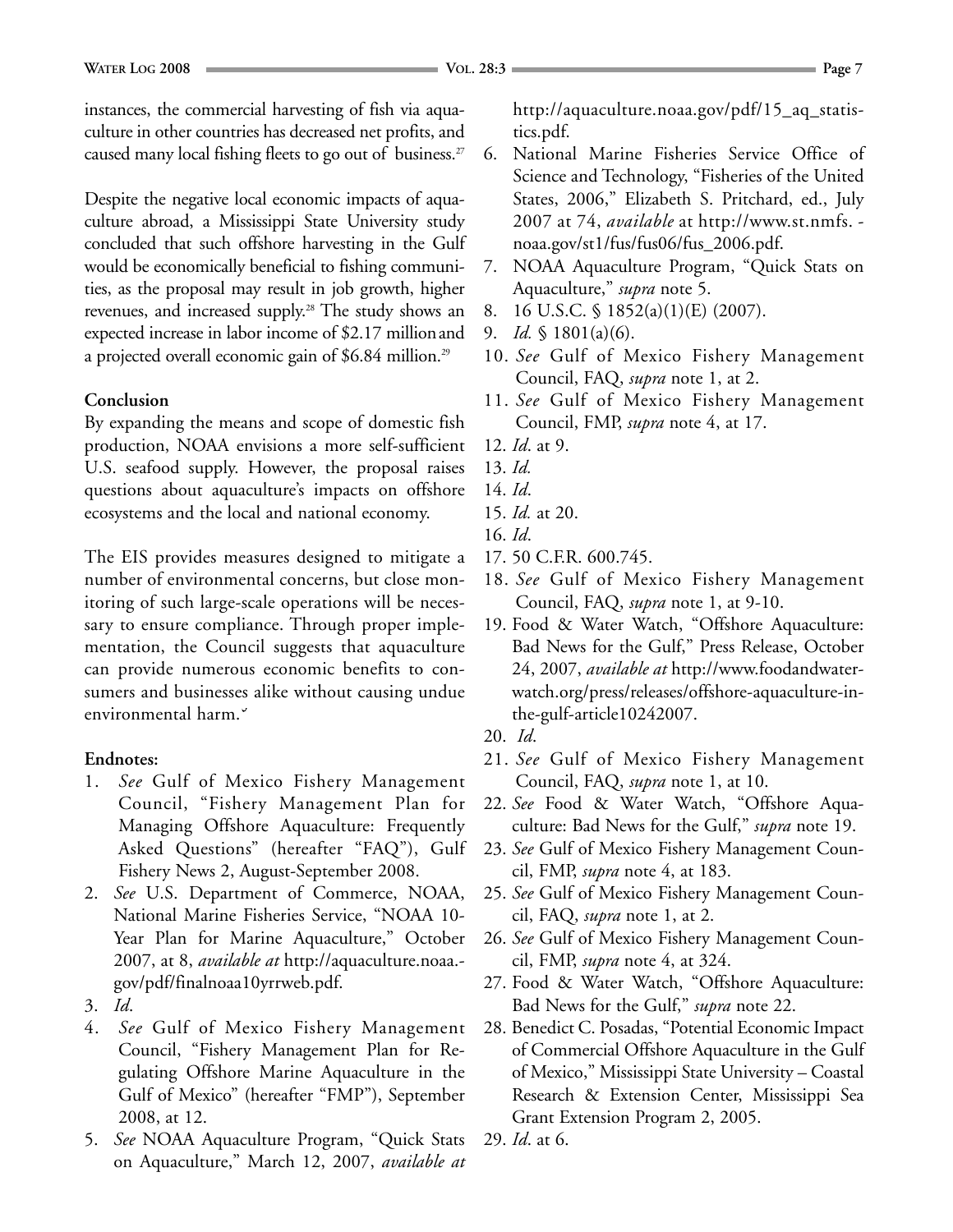### **Texas Court Declares Categorical Taking: Ordinance Deprived Landowner of All Economic Use**

*City of Sherman v. Wayne,* 2008 Tex. App. LEXIS 6267 (August 18, 2008).

### *Timothy M. Mulvaney, J.D.*

The Texas Court of Appeals affirmed a trial court ruling that found the city's action limiting the use of property to residential use deprived the landowner of all economically viable use in violation of the constitutional takings clause.

### **Background**

In 1964, the City of Sherman adopted an ordinance restricting use of the relevant property to residential development. Nonetheless, until 1999, the Texas National Guard operated an armory and vehicle storage unit on the property, though the majority remainder of the property lay undeveloped.<sup>1</sup> In 2001, James Wayne purchased the ten-acre property by bid for approximately \$126,000 under the assumption that he could continue to use the existing buildings for commercial purposes in light of the continued use of the property for those purposes for the prior thirty-five years.<sup>2</sup> Wayne unsuccessfully sought rezoning and a special use permit, and thereafter filed suit claiming the ordinance prohibited all economically viable uses of the property without the provision of just compensation, in violation of the takings clause of the Constitution.3

At trial, Wayne alleged under oath that he bought the property for commercial purposes, in light of the fact that the buildings were constructed prior to the enactment of the ordinance, were used for commercial purposes for more than three decades after the ordinance had passed, and the property appeared unsuitable for any use other than industrial or commercial. Further, Wayne presented two appraisal experts, who testified that it would cost more to develop the property as a residential subdivision than the lots would be worth.

The City asserted that Wayne's takings allegations were not ripe for review because Wayne did not exhaust all administrative efforts to develop the property before filing the claim. Further, the City relied upon two restricted appraisal reports showing that the property retained value with enforcement of the zoning ordinance (one alleged the property was worth \$250,000, the other \$65,000). The City even pointed to the testimony of one of Wayne's appraisal experts, who asserted that the property likely could sell for \$10,000 with enforcement of the zoning ordinance. Still further, the City relied upon the other bids for the property at the 2001 auction and the current tax assessments in claiming that the property retained some value.

A jury found the market value of the property to be zero with enforcement of the residential zoning requirement, and \$250,000 without enforcement.<sup>4</sup> Wayne moved for an immediate judgment on the verdict.

The trial court held that the owner's regulatory takings claims were ripe for review because further efforts to change the zoning would have been futile. Further, the court ruled that the evidence supported the finding that the property had no market value as residential property. Therefore, the court required the City to pay just compensation of \$250,000, plus interest, for the lost value of Wayne's use of the land.<sup>5</sup> Also, the court ruled that Wayne could retain the property in its undeveloped state. The City filed this appeal.

### **Ruling Affirmed on Appeal**

The appellate court first addressed whether the takings claim was ripe for review before addressing the merits of the claim.

### Ripeness

In *Palazzolo v. Rhode Island,*<sup>6</sup> the United States Supreme Court explained that a takings challenge to a land use regulation is not ripe for review unless the entity charged with implementing the regulation has reached a final decision regarding the application of that regulation to the relevant property. Once a final decision is issued, whereby it is clear that the permitted uses on the property are known to a reasonable certainty, a takings claim is ripe.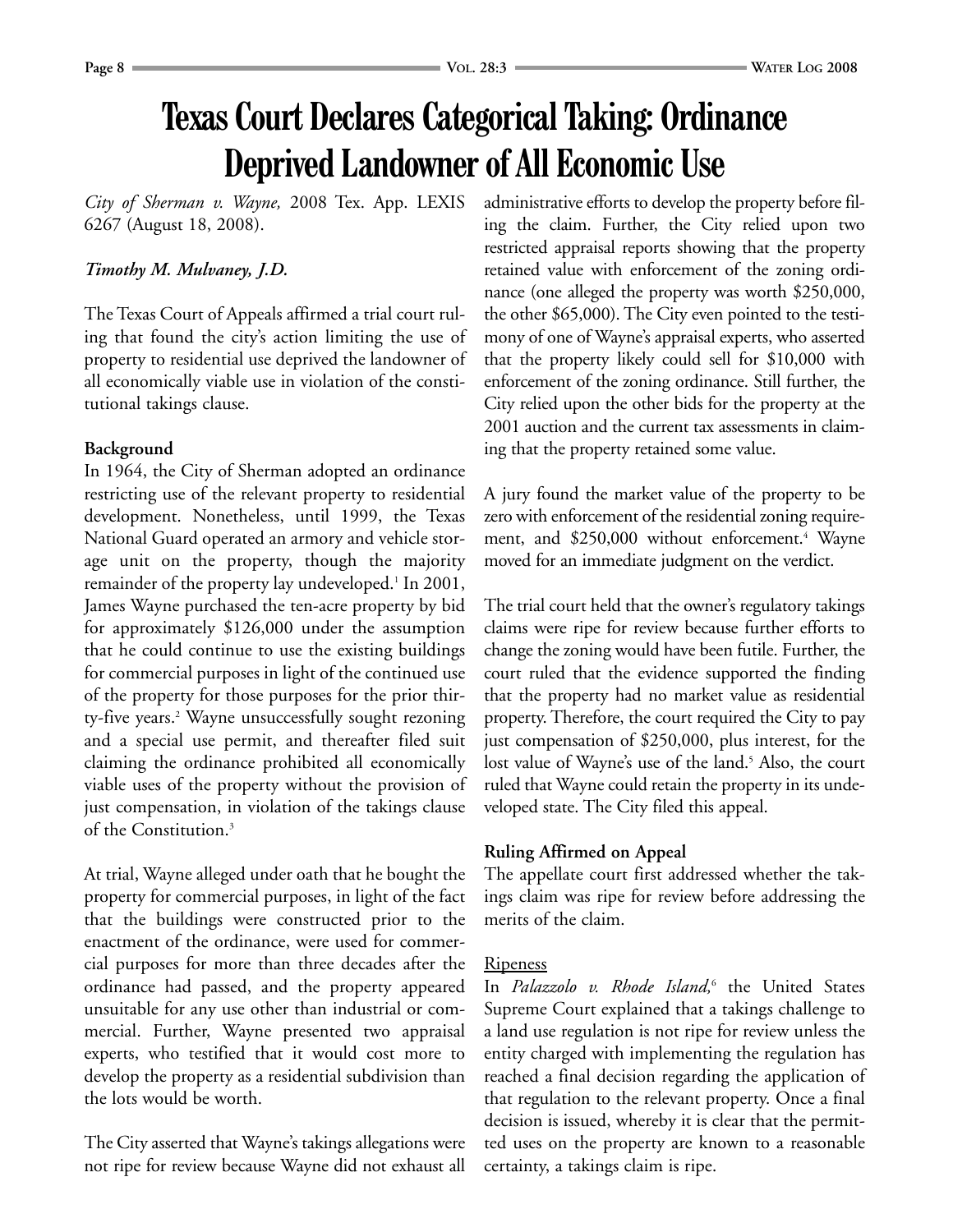In *Palazzolo*, the high court found that the denial of an application to fill wetlands constituted a final decision, and the property owner need not file additional applications to fill substantially lesser surface areas when it was evident that the agency interpreted its regulations to bar the applicant from engaging in any filling of the wetlands at issue.

Here, the appellate court found that the takings claim was ripe for review. The court relied on *Palazzolo* in holding that Wayne was not required to apply to the City numerous times for a variety of rezoning requests or special use exceptions where such efforts would be futile, in light of the evidence that the City would approve only residential uses.<sup>9</sup>

### Regulatory Taking

In *Lucas v. South Carolina Coastal Council,*<sup>9</sup> the United States Supreme Court held categorically that regulations prohibiting all economically beneficial use of land exact an unconstitutional taking without compensation, unless the restrictions were never part of the landowner's title to begin with in light of back-





*Photographs of the lots at issue in the landmark Lucas v. South Carolina decision; courtesy of Professor William A. Fischel of Dartmouth College.*



ground principles of state property law.<sup>9</sup> In Texas, determining whether or not all economically viable use of a particular piece of property has been denied "entails a relatively simple analysis of whether value remains in the property after governmental action."10 The City claimed that the application of the zoning ordinance did not constitute a categorical regulatory taking because it did not deprive Wayne of all economically viable uses of his property.

The court expressed disregard for the City's attempt at evaluating property based upon tax appraisals, in light of the infrequent relationship between taxes paid and actual value. The court also found that the two appraisals predominantly relied upon by the City amounted to mere speculation.

Instead, the court focused on the testimony of Wayne's experts. These experts asserted that converting the land to residential use would cost more money than Wayne could ultimately sell the residential units for, in light of the high cost in removing the existing buildings, which contained asbestos and lead in dangerous quantities and thus could require expensive environmental remediation upon demolition.

Therefore, the appellate court did not disturb the jury's finding that the residential use restriction prohibited all economically beneficial use of the land and upheld the trial court's decision with respect to the regulatory taking.<sup>11</sup> However, the court overruled the trial court decision to the extent it ruled that Wayne could retain the property upon the provision of just compensation. Instead, upon fulfillment of the judgment, the City would acquire full title and interest in the property.

The court acknowledged that the United States Supreme Court has explained that *Lucas* regulatory takings are limited to the "extraordinary circumstance" when no economically viable use is permitted.12 Nonetheless, despite evidence in the record indicating at least some remaining value in the land with enforcement of the ordinance, the court did not address in its written opinion both United States Supreme Court and lower court opinions finding that government action that causes a substantial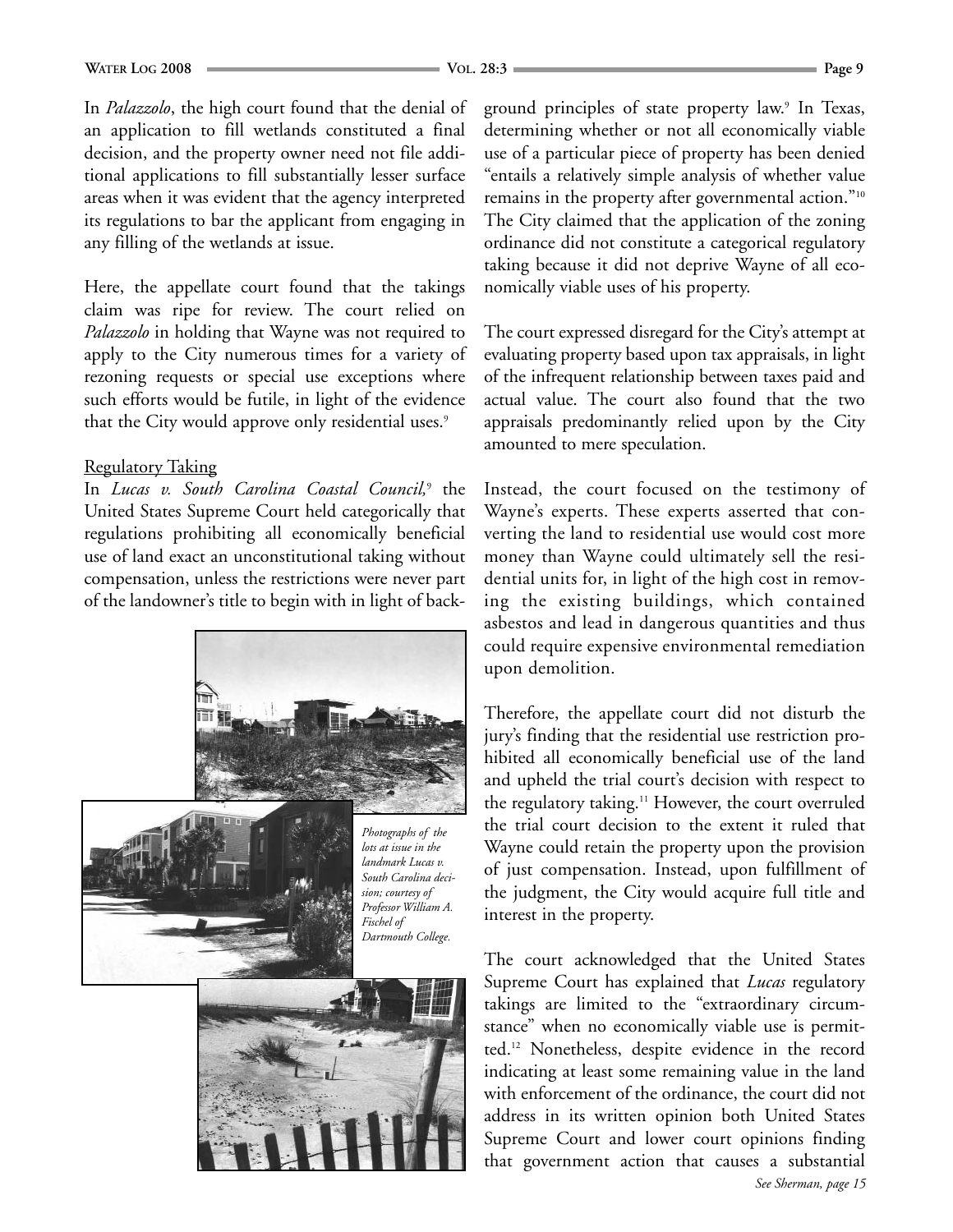# **Appellate Court Finds Operators of Sunken Vessels Fully Liable for Removal Costs**

*S. Scrap Material Co. LLC v. ABC Ins. Co. (In re S. Scrap Material Co. LLC)*, 541 F.3d 584 (5th Cir. 2008).

### *Moses R. DeWitt, 2010 J.D. Candidate, Florida State University School of Law*

The United States Court of Appeals for the Fifth Circuit recently held that the Wreck Act supersedes the Limitation of Vessel Owner's Liability Act ("Limitation Act"), whereby the owner of a sunken vessel is subject to liability with respect to removal costs even if the vessel sank without the owner's fault or neglect.

### **Background**

Southern Scrap Material Co. ("Southern Scrap") operated a buoyant dry-dock located on the Inner Harbor Navigational Canal in New Orleans, Louisiana. Hurricane Katrina's storm surge damaged the dry-dock, sinking it into the Canal on August 29, 2005. The United States Army Corps of Engineers ("the Corps") determined that the sunken dry-dock needed to be removed because it was a hazard to others navigating the channel.

The Corps contacted Southern Scrap to advise them to remove the hazard, but Southern Scrap did not have the resources to remove it in a timely manner. The Corps then hired an independent construction company to remove the dry-dock at a cost of \$8,000,000.

The United States sought to recover the full cost of removal from Southern Scrap. However, Southern Scrap alleged that the Limitation Act restricts its liability to the post-accident value of the dry-dock, which Southern Scrap claims is \$316,131.64.

### **The Limitation and Wreck Acts**

Enacted in 1851, the Limitation Act "was designed to encourage investment and protect vessel owners from unlimited exposure to liability" by limiting

their liability to the cost of the vessel and its freight, provided that the circumstances giving rise to the damage occurred without the owner's knowledge or privity. $1$ 

> *Congress enacted the Wreck Act in 1899 to "prevent obstructions in the Nation's waterways."*

Congress enacted the Wreck Act in 1899 to "prevent obstructions in the Nation's waterways."2 It provided that the "owner…of a vessel sunken in a navigable channel shall commence the immediate removal of the vessel and prosecute the removal diligently, or else be considered as having abandoned the vessel, subjecting it to removal by the United States."3 Congress amended the Wreck Act in 1986 to allow recovery of removal costs when the owner of the sunken vessel fails to diligently remove the obstruction, regardless of fault for the sinking.

### **Litigation**

Southern Scrap filed a petition to limit its liability to the post-accident value of the dry dock pursuant to the Limitation Act. The district court issued an order restricting prosecution against Southern Scrap outside of the Limitation Act.

The United States filed a motion requesting that the district court lift the order so that the United States could pursue its claim for the full cost of the removal in accordance with the Wreck Act. The district court granted the United States' motion, allowing it to bring a claim against Southern Scrap for the actual removal costs outside the restraints of the Limitation Act. Southern Scrap appealed the district court's holding.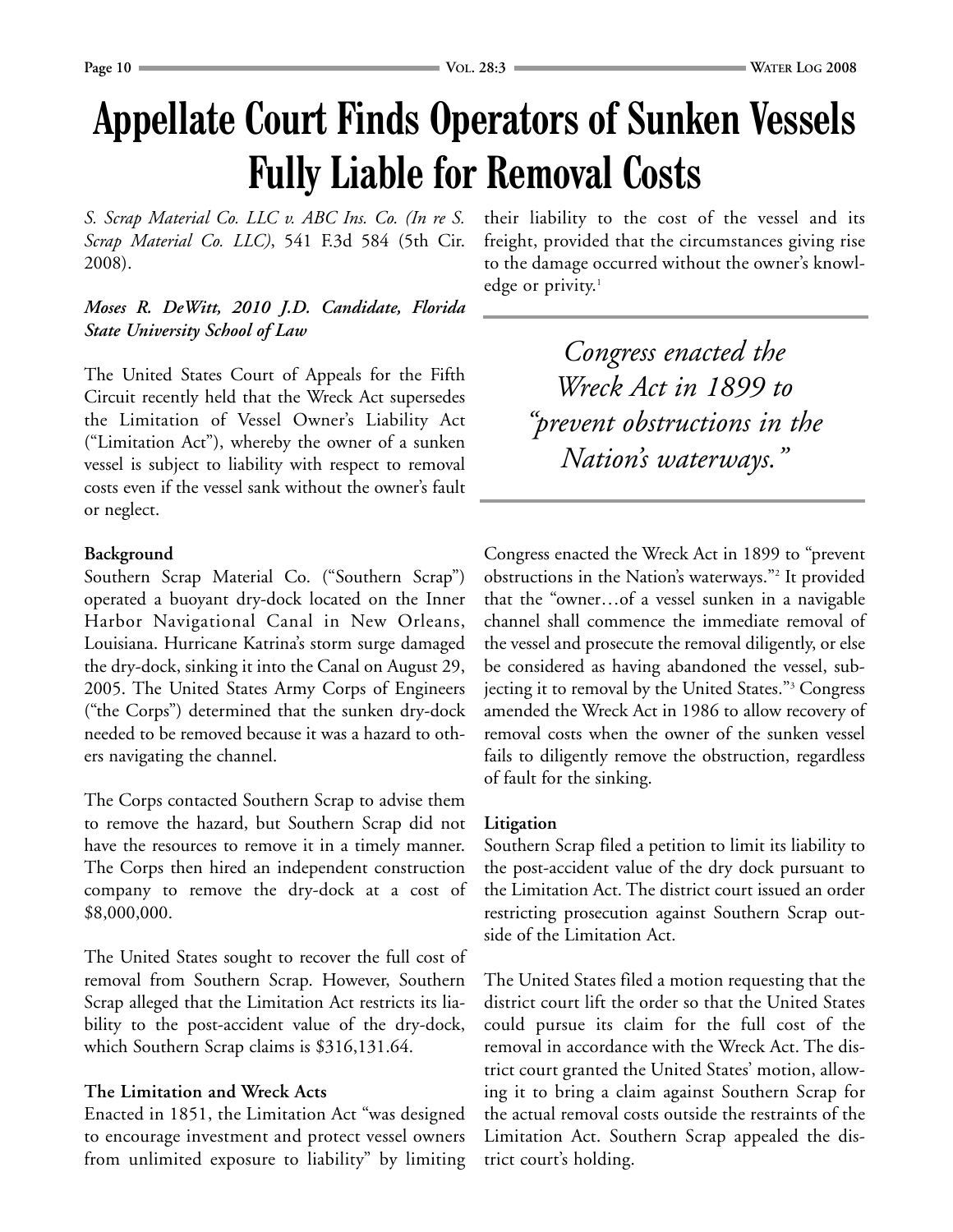### **WATER LOG** 2008 – **Page 11 VOL. 28:3 COL. 28:3 VOL. 28:3 VOL. 28:3 VOL. 28:3 Page 11**

### **The Appellate Court's Ruling**

The United States Court of Appeals for the Fifth Circuit found the Limitation and Wreck Acts are in direct conflict with respect to removal costs. The court affirmed the district court's holding allowing the United States to bring a claim against Southern Scrap for the actual cost of the wreck removal, declaring that "when two statutes irreconcilably conflict, the more recent statute controls."4

The court looked to the intent of the 1986 amendment to the Wreck Act ("Wreck Amendment"). The Wreck Amendment "permit[s] the United States to hold a non-negligent vessel owner personally liable for the total amount of the governmental removal costs when it fails to remove its sunken vessel."5

Under the Wreck Amendment, the removal costs can be offset by the salvage value of the wreck, but this is usually significantly less than the cost of removal.<sup>6</sup> The court reasoned that allowing Southern Scrap to invoke the Limitation Act would nullify the Wreck Amendment, thereby "violat[ing] the canon of statutory construction that discourages courts from adopting a reading of a statute that renders any part of the statute mere surplusage."7

### avoid disrupting navigation. Otherwise, when the owners of sunken vessels fail to promptly remove their vessels, the United States will be able to recover the full cost of removal.

However, the marine industry suggests the decision may discourage investment in buoyant dry-docks and other vessels, especially in those waters more vulnerable to hurricanes and other natural disasters. Nonetheless, environmentalists and those government officials entrusted with disaster mitigation efforts likely will welcome this result.

### **Endnotes:**

- 1. *See* 46 U.S.C. § 181 et seq. *See also* ROBERT FORCE el al., ADMIRALTY AND MARITIME LAW 699-700 (abridged ed. 2006).
- 2. S. Scrap Material Co. LLC v. ABC Ins. Co. (In re S. Scrap Material Co. LLC), 541 F.3d 588 (5th Cir. 2008).
- 3. *Id.*
- 4. *Id.* at 593.
- 5. *Id.* at 594.
- 6. *Id.* at 593.
- 7. *Id.* at 594 (citing Bailey v. United States, 516 U.S. 137, 146 (1995)).

### **Impact of the Decision**

This decision will encourage owners to remove sunken vessels in a timely and efficient manner to

*Photograph of sunken wreckage courtesy of NOAA.* 

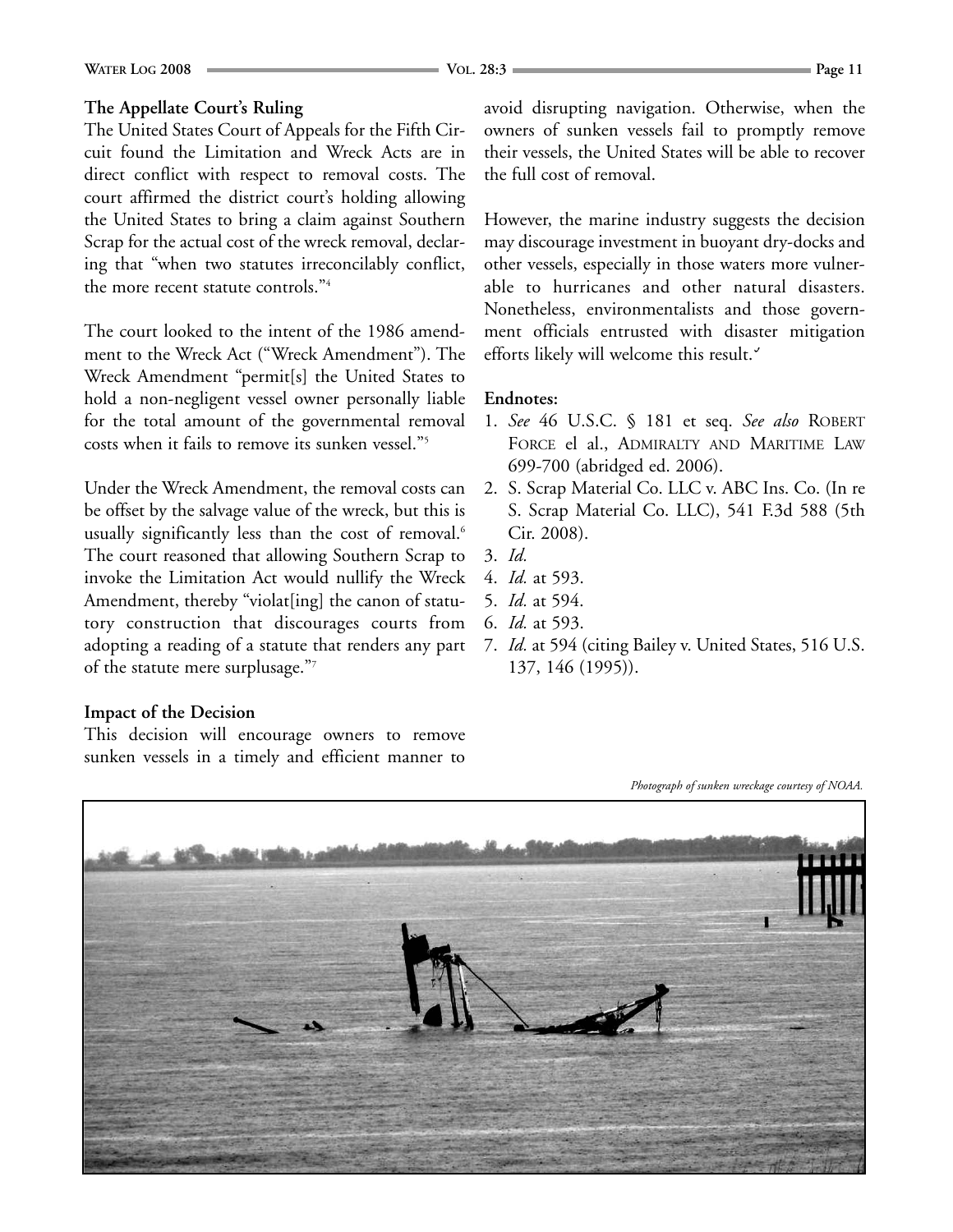# **Federal Appellate Court Rejects Hurricane Katrina Insurance Claim**

*Northrop Grumman v. Factory Mutual Ins. Co.*, 2008 U.S. App. LEXIS 17270 (9th Cir. Aug. 14, 2008).

*Juliane D. Morris, 2008 J.D. Candidate, University of Mississippi School of Law Timothy M. Mulvaney, J.D.*

A federal appellate court found that a flood damage exclusion provision in the excess layer of a dual-layered insurance policy is unambiguous in excluding damage caused to Northrop Grumman's shipyard in Pascagoula, Mississippi as a result of the storm surge associated with Hurricane Katrina.

### **Background**

Northrop Grumman Corporation ("Corporation"), a global defense contractor employing approximately 120,000 employees worldwide, operates a Mississippi subsidiary, Northrop Grumman Ship Systems ("Northrop Grumman"), located in Pascagoula, Mississippi.<sup>1</sup> Northrop Grumman purchased dual-layered property insurance from Factory Mutual Insurance Company ("Factory Mutual"). The primary policy covered fifteen percent of "all risk including…[f]lood," unless otherwise excluded, up to the first \$100 million.<sup>2</sup> The excess policy covered additional losses above \$500 million up to the \$19.8 billion total value of Northrop Grumman's property for "all risks" but for various specified occurrences such as floods (the "Flood Exclusion").<sup>3</sup>

As a result of Hurricane Katrina in 2005, the Northrop Grumman plant in Mississippi sustained significant water damage, with six to ten feet of water covering some parts of the property.4 The Corporation estimated its losses as a result of the hurricane at \$1,257,100,000, due in part to the damage at the Pascagoula shipyard.<sup>5</sup> Northrop Grumman timely notified its insurers of the losses, and Factory Mutual paid \$15 million under the primary policy.<sup>6</sup> With respect to the excess policy, Factory Mutual informed Northrop Grumman that it would analyze

the sustained damages in two separate categories: damage caused by wind, under which there is no limit under the policy, and damage caused by flooding, under which there is no coverage due to the Flood Exclusion.

### **Litigation Ensues**

On November 4, 2005, Northrop Grumman filed suit against Factory Mutual in a California state court, as opposed to a Mississippi court, apparently in light of a venue agreement in the insurance contract. In its complaint, Northrop Grumman demanded coverage under the excess policy for the water damage it sustained.<sup>7</sup> Factory Mutual removed the case to federal court in the Central District of California, where both parties filed summary judgment motions asking the court to determine whether or not the Flood Exclusion in the excess policy barred coverage for the water damage from Hurricane Katrina.<sup>8</sup> Summary judgment is appropriate in cases where there is no genuine issue of material fact in dispute.

The district court held in favor of Northrop Grumman, ruling that the Flood Exclusion language was ambiguous because it did not "plainly and clearly reference hurricanes or damage caused by wind."9 Therefore, the court agreed with Northrop Grumman's interpretation of the Flood Exclusion, stating that the excess policy covered only those floods not caused by wind.<sup>10</sup> Factory Mutual appealed.

### **The Court of Appeals' Decision**

On appeal, Northrop Grumman argued that the contractual language was ambiguous, in reliance upon the fact that the primary policy used the phrase "whether wind driven or not" to define "flood," but the excess policy did not.11 In alleging that the primary and excess policies should be read together, Northrop Grumman contended that the absence of the phrase "whether wind driven or not" in the excess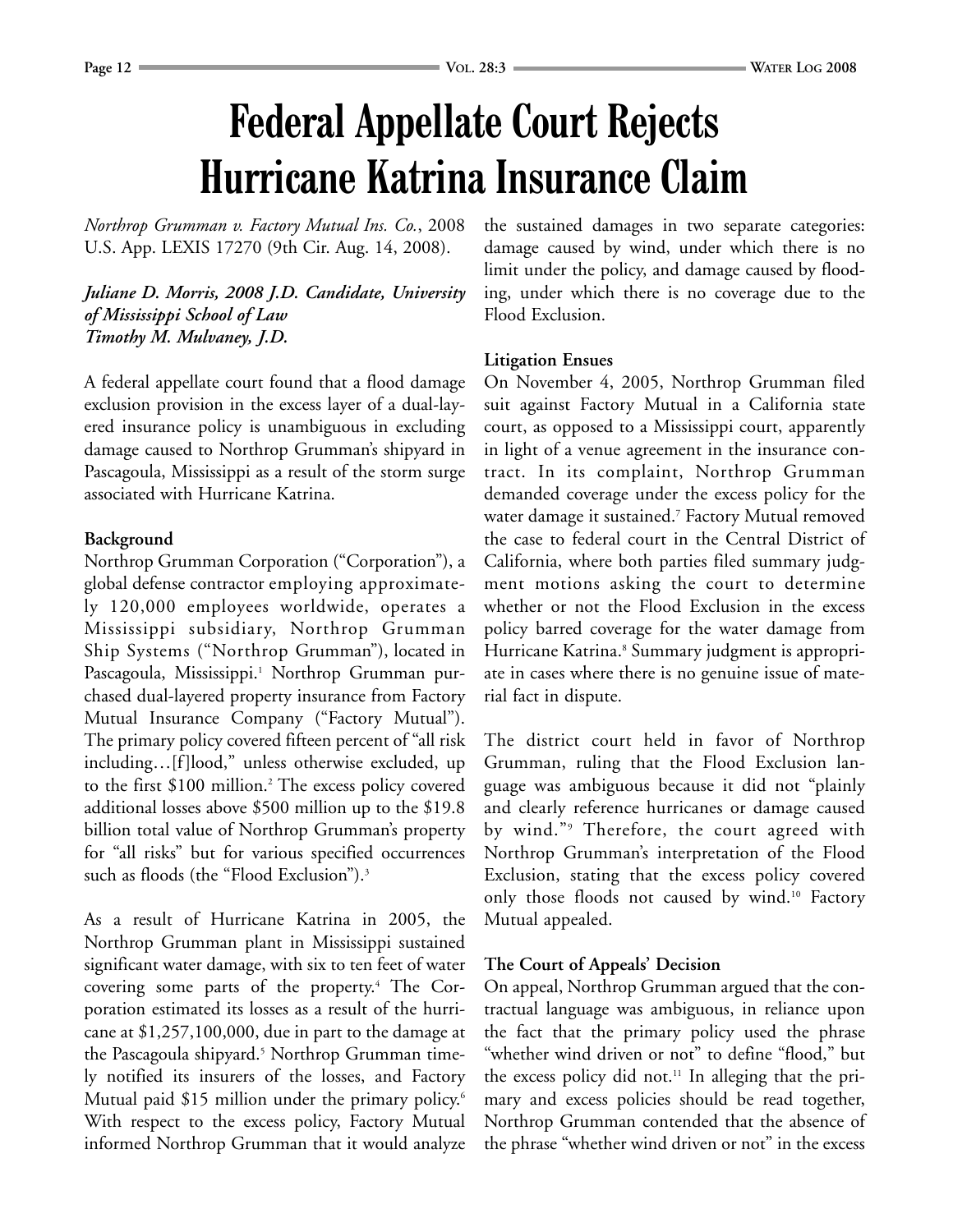policy reflected an intent on Factory Mutual's part to expand coverage.12 It alleged that Mutual could and should have included this phrase in the definition of "Flood" in the excess policy if it wanted to limit coverage.13 Further, Northrop Grumman insisted that inclusion of the phrase "whether wind driven or not" in flood exclusion provisions is industry custom, and Factory Mutual contravened this custom by creating a narrower exclusion for flood-related damages.<sup>14</sup>

Under California law, applicable because Factory Mutual did not contend that Mississippi law, or that of any other state, applied, ambiguous terms are generally construed in favor of the insured.<sup>15</sup> However, a policy provision is only considered ambiguous if "it is susceptible to two or more constructions despite the plain meaning of its terms within the context of the policy as a whole."16

The Ninth Circuit found that the absence of the language "whether wind driven or not" in the excess policy did not render ambiguous the definition of "Flood" in that policy.17 The court noted that the excess policy's definition of the term "Flood" included "flood, surface waters, rising waters," etc. The court relied upon lay and legal dictionaries for determining the plain meaning of "flood," and the related terms utilized in the definition, as encompassing the inundation of water over normally dry property, which occurred here.

The Ninth Circuit stated that the lack of the phrase "whether wind driven or not" was not an admission of the insurer's intent to "conspicuous(ly) omi(t)" the

phrase, but rather "indicative of a lack of specificity."18 Therefore, the court refused to read the two policies together.<sup>19</sup> Further, the court rejected Northrop Grumman's claim of custom for lack of proof that Factory Mutual was on notice to include the qualifying language in light of prior narrow interpretations of flood exclusion provisions.20

Accordingly, the Ninth Circuit reversed the lower court's grant of partial summary judgment for Northrop Grumman, holding that the Flood Exclusion in the excess policy is unambiguous in excluding the damage caused to Northrop Grumman's shipyard as a result of the storm surge associated with Hurricane Katrina. The court remanded the matter to the lower court for consideration of Northrop Grumman's allegation that California's efficient proximate cause doctrine demands coverage of the water damage notwithstanding the language of the contract.<sup>21</sup>

### **Endnotes:**

- 1. Northrop Grumman Corp. v. Factory Mut. Ins. Co., 2008 U.S. App. LEXIS 17270, \*2 (9th Cir. Aug. 14, 2008).
- 2. *Id.* at \*2-3.
- 3. *Id.* at \*4-5.
- 4. *Id.* at \*6.
- 5. *Id.*
- 6. *Id.* at \*6-7.
- 7. *Id.* at \*7.
- 8. *Id.*
- 9. *Id.*
- 10. *Id.* at \*7-8.
- 11. *Id.* \*15.
- 12. *Id.*
- 13. *Id.* at \*15-16.
- 14. *Id.* at \*16.
- 15. *Id.* at \*8-9.
- 16. *Id.* at \*9 (quoting Palmer v. Truck Ins. Exch., 988 P.2d 568, 573 (1999)).
- 17. *Northrop Grumman Corp.*, 2008 U.S. App. Lexis 17270 at \*16.
- 18. *Id.* at \*16-17.
- 19. *Id.* at \*13-17.
- 20. *Id.* at \*18.
- 21. *Id.*

#### *Photograph of Hurricane Katrina courtesy of NOAA.*

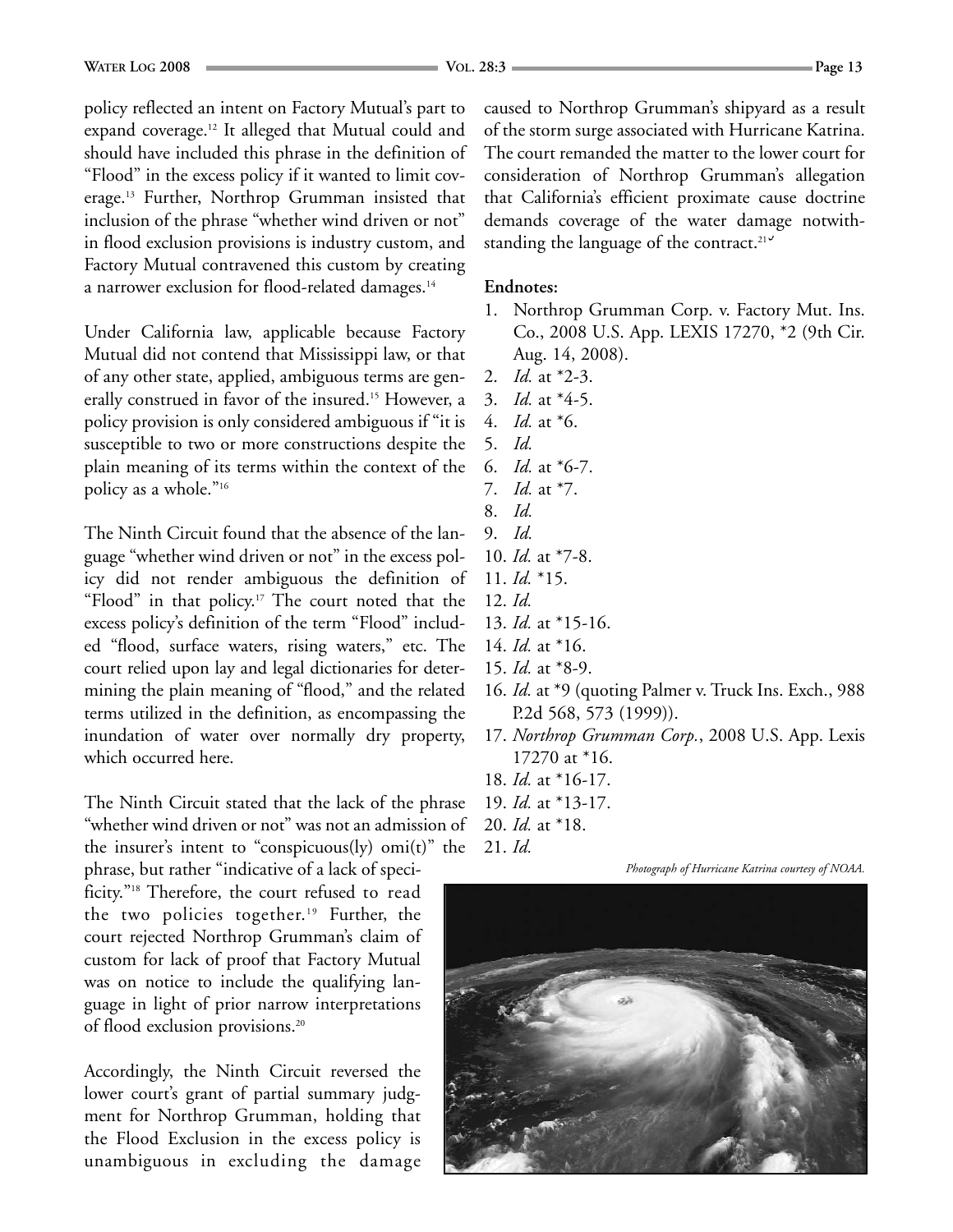### **Florida Voters Pass Working Waterfront Tax Measure**

### *Timothy M. Mulvaney, J.D.*

On November 4, 2008, 70.5 percent of Floridian voters approved Amendment 6, which will require assessments of working waterfronts based upon their current use, as opposed to their "highest and best" economic use as condominiums or hotels.

The marine industry favored passage of the amendment as protective of the state's marine sector against property assessments that increased significantly throughout the recent escalation of the real estate market. Some marine-related businesses from Miami to Fort Myers had seen their taxes more than double in a two-year period in light of prospective residential waterfront development.<sup>1</sup>

*Photograph of working waterfront courtesy of © Nova Development Corp.*



Proponents suggest Amendment 6 will provide incentive for landowners to maintain their properties as working waterfronts and provide public access to the state's waterways. They cite to statistics asserting that Florida's marine businesses contribute more than \$18 billion annually to the state's economy and provide over 200,000 jobs, while also playing an important role in the state's leading industry of tourism.<sup>2</sup>

However, some marine groups remain concerned that the amendment is ambiguous as to whether shipping facilities receive the same protections as marinas and boat repair facilities.

Further, while there was little evidence of organized opposition to the amendment prior to the election, local governments and school districts now are concerned about the considerable resultant revenue shortfalls.<sup>3</sup> Providing tax relief to undeveloped waterfront property could deprive some municipalities of a significant portion of their tax base, leading to program and service cuts.

> Stay tuned to *Water Log* for important developments as the state legislature promulgates rules for the implementation of Amendment 6.

### **Endnotes:**

- 1. *See* Bill Frogameni, "Maritime Industry Lauds Passage of Amendment 6," South Florida Business Journal, November 5, 2008; Evan Williams, "Ken Stead Works to Preserve Public Docks and Marinas," Fort Myers Florida Weekly, November 12, 2008.
- 2. *See generally* Save Our Waterfronts, "Allow Working Waterfronts to Survive – Vote 'YES' on Amendment 6," *available at* www.saveourwaterfronts.org/materials.html.
- 3. *See, e.g.,* Alexi Howk & Eric Pfahler, "Amendment 6 Could Cost Fort Pierce \$150,000 in Taxes," TC Palm, *available at* www.tcpalm.com/news*.*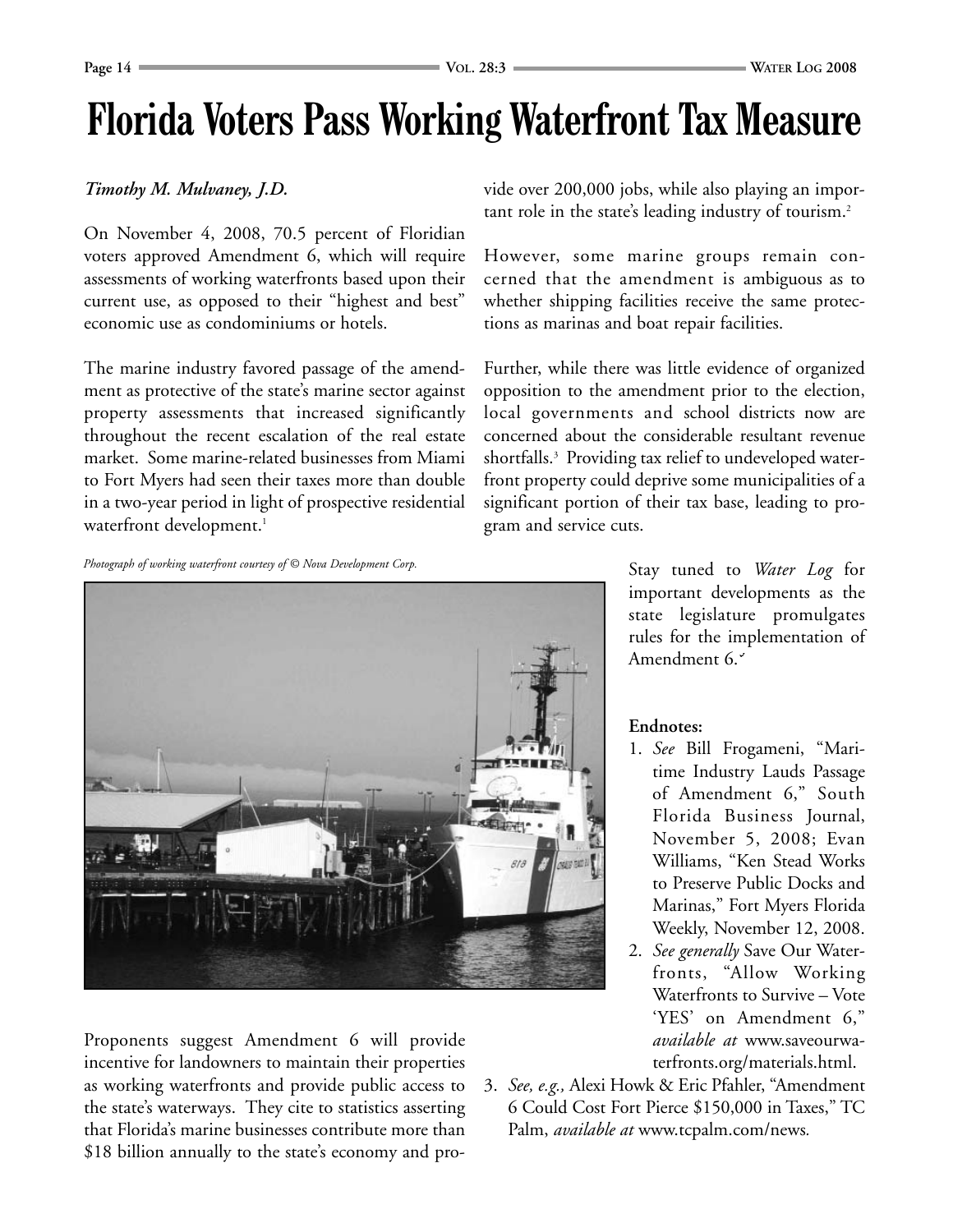### *Around the Gulf…*



• As this edition went to press, the U.S. Court of Appeals for the Fifth Circuit held in *Omega Protein v. Samson Contour Energy*, No. 07-30725 (5th Cir., November 10, 2008), that failure to properly train a master on how to use electronic obstruction warning equipment did not make the vessel owner fully liable for the collision with another ship. Further, the decision found that the vessel owner is not prevented from limiting its liability where there is insufficient evidence that the failure to train the master caused the collision.

• Iowa's Conservation Reserve Enhancement Program is making strides in preventing nutrients used in farming from not only traversing the state's waterways but also from having an impact hundreds of miles down stream in the Gulf of Mexico. On October 29, 2008, the Gulf of Mexico Program Partnership presented three Iowa environmental entities with a third-place Gulf Guardian Award for their work in partnering with Gulf agencies in these efforts.

• A Mexican company, Petroleos Mexicanos, could triple the amount of its exploratory offshore drilling in the Gulf of Mexico as the result of new contracting arrangements approved under a revised Mexican law. The new legislation - Regulating Article 27 of the Constitution - empowers the country's exploration and production agency to award contracts directly under certain conditions, such as when safety and protection of the environment are involved or in the case of risk or emergency, while all other contracts will be awarded under the traditional arrangement of competitive bidding."

#### *Sherman from page 9*

diminution in a property's market value may not amount to a taking. $13<sup>2</sup>$ 

### **Endnotes:**

- 1. *See* City of Sherman v. Wayne, 2008 Tex. App. LEXIS 6267, \*1 (Aug. 18, 2008).
- 2. *Id.*
- 3. *Id.* at \*2.
- 4. *Id.*
- 5. *Id.*
- 6. 533 U.S. 606, 632 (2001).
- 7. *See City of Sherman*, 2008 Tex. App. LEXIS 6267, at \*4.
- 8. 505 U.S. 1003 (1992) (holding that when a property owner is "called upon to sacrifice all economically beneficial uses in the name of the common good, that is, to leave his property economically idle, he has suffered a taking").
- 9. *See id.* at 1029.
- 10. *See City of Sherman*, 2008 Tex. App. LEXIS 6267, at \*6.
- 11. *See id.* at \*5-10.
- 12. *Id.* at \*12-13 (citing Mayhew v. Town of Sunnyvale, 964 S.W.2d 922, 935 (Tex. 1998)).
- 13. *See, e.g.,* Hadacheck v. Sebastian, 239 U.S. 394 (1915) (holding that zoning ban that reduced property value by 90% not a taking); Haas v. City & County of San Francisco, 605 F.2d 1117, 1120 (9th Cir. 1979), *cert. denied*, 445 U.S. 928 (1980) (finding 95% reduction in property value not a taking). *But see, e.g.,* Florida Rock Indus., Inc. v. United States, 18 F.3d 1560 (Fed. Cir. 1994) (asserting that 62% reduction in property value may be a taking). When there remains some value in the land, takings jurisprudence ordinarily has relied upon the balancing test set forth in the United States Supreme Court's decision in *Penn Central Transportation, Co., et al., v. New York City, et al.* to determine whether the government action unreasonably interferes with a landowner's use and enjoyment of property. *See* 438 U.S. 104 (1978).